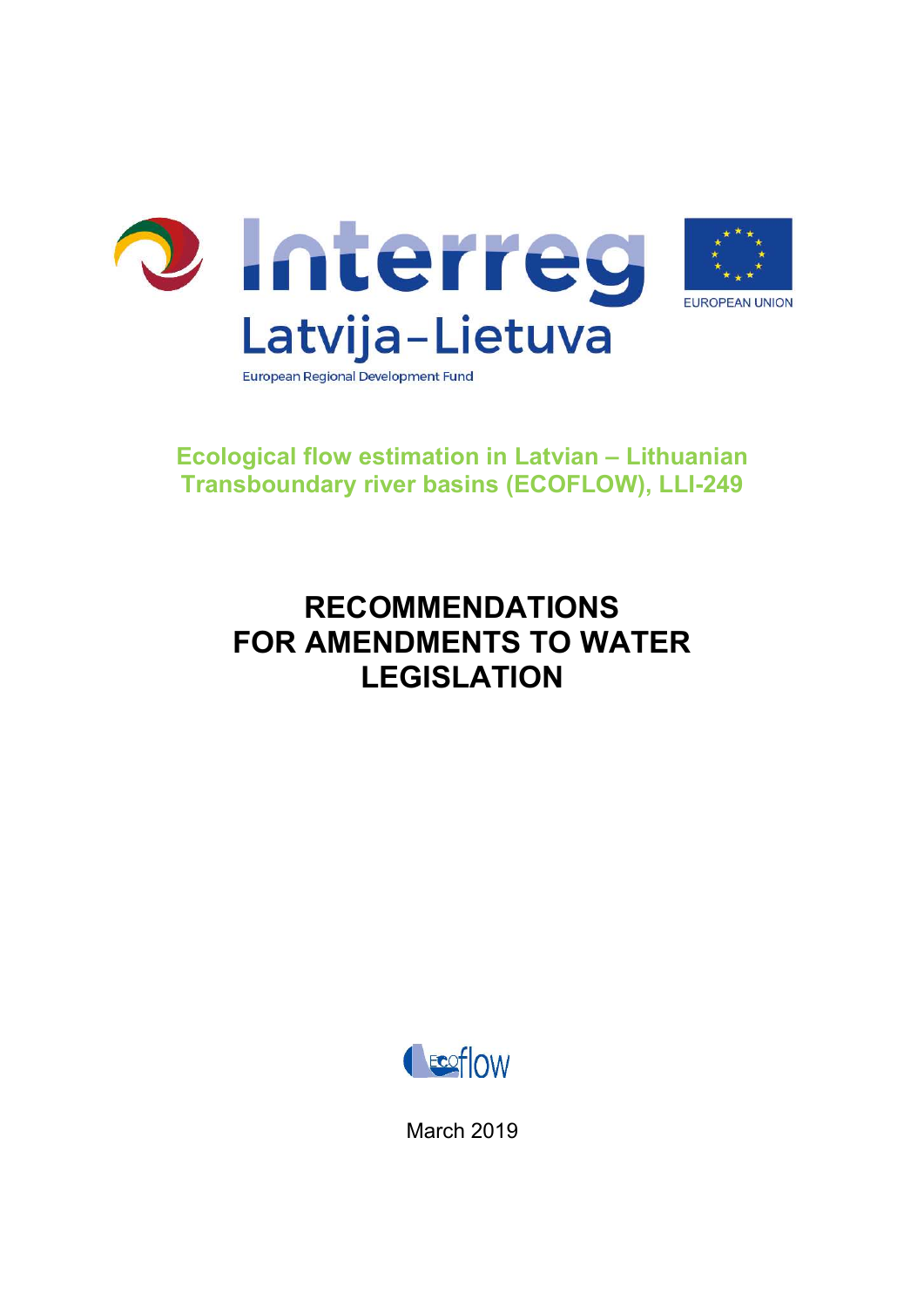## **Contents**

| 2. EU REQUIREMENTS FOR ECOLOGICAL STATUS OF WATERBODIES AND TO E- |  |
|-------------------------------------------------------------------|--|
| 3. REVIEW OF NATIONAL LEGISLATION IN THE FIELD OF WATER USES  7   |  |
|                                                                   |  |
|                                                                   |  |
| 4. RECOMMENDATIONS FOR AMENDMENTS TO NATIONAL WATER LEGISLATION   |  |
|                                                                   |  |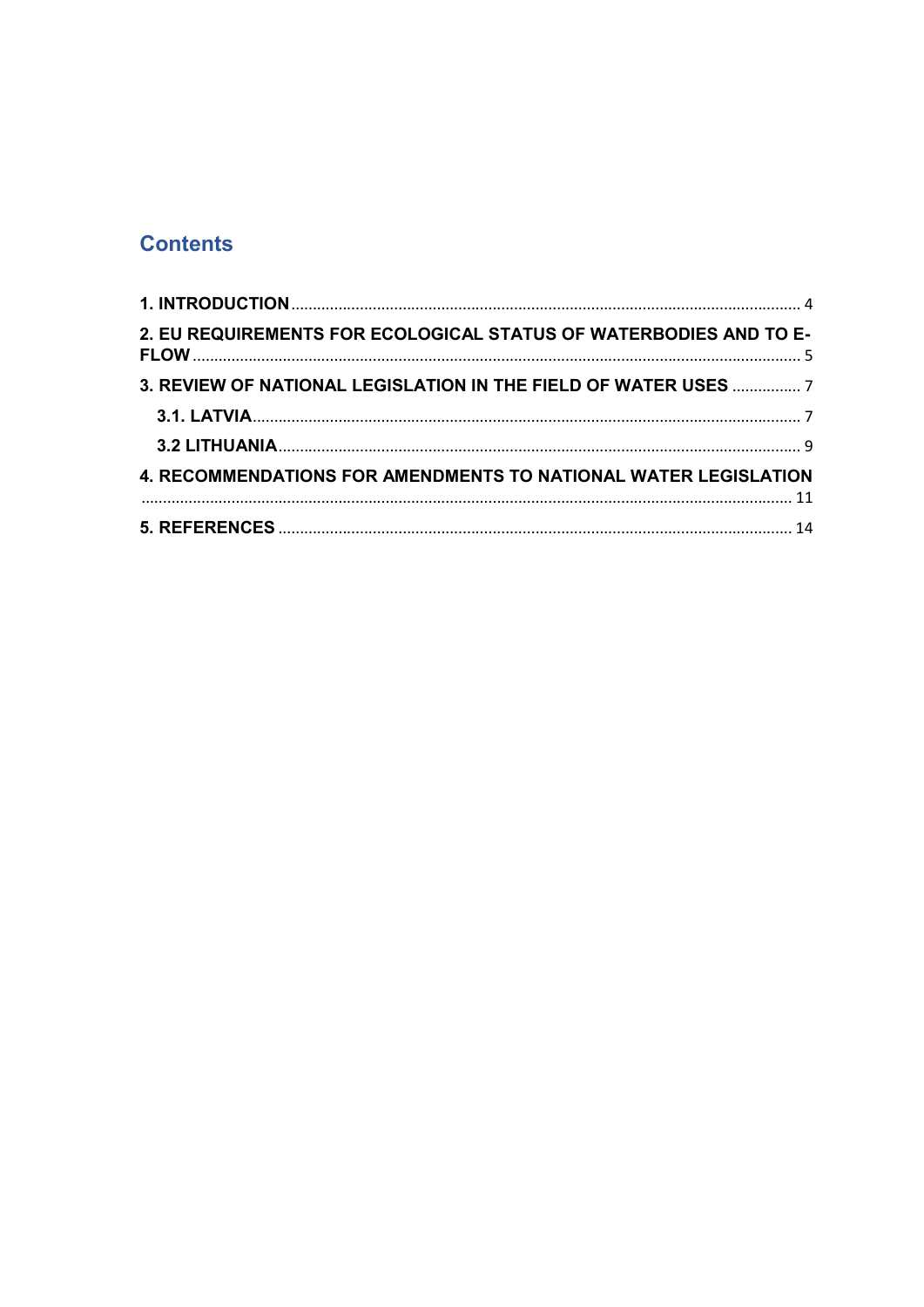### ABBREVIATIONS

| <b>Common Implementation Strategy</b>                   |
|---------------------------------------------------------|
| <b>Cabinet of Ministries</b>                            |
| Ecological flow                                         |
| WFD CIS working group on Ecological Status              |
| <b>European Union</b>                                   |
| <b>Heavily Modified Water Body</b>                      |
| <b>Hydropower Plant</b>                                 |
| Latvian Construction Standards (Latvijas Būvnormatīvas) |
| <b>Member States</b>                                    |
| Low flow 30-days minimum water discharge                |
| Environmental water discharge                           |
| Water body                                              |
| <b>Water Framework Directive</b>                        |
|                                                         |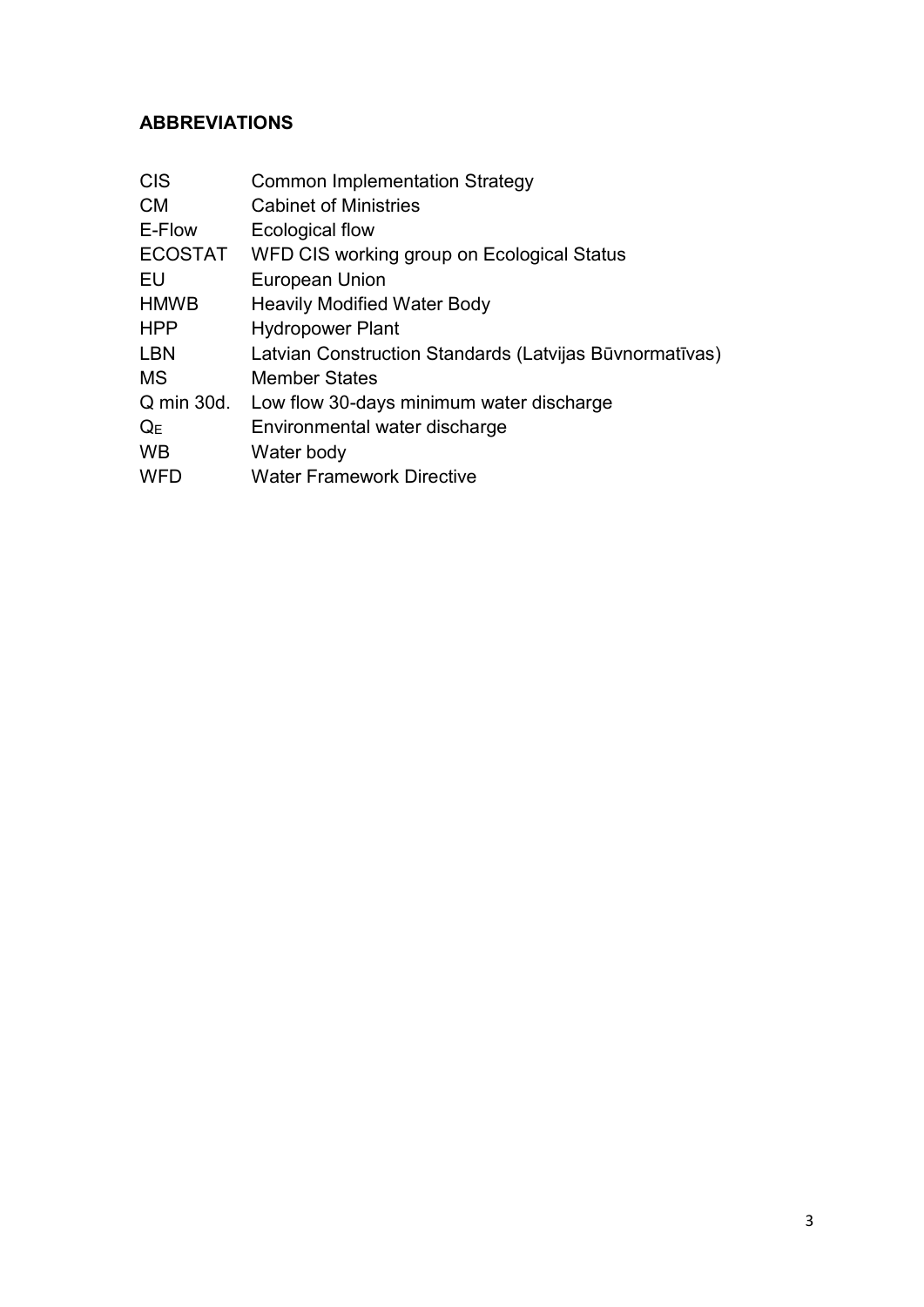## 1. INTRODUCTION

Recommendations for amendments to Latvian and Lithuanian legislation in the field of water uses are prepared in the frame work of ECOFLOW project (2017-2019).

Investigations provided in 2017 included analysis of different national policy acts regarding use of water resources and comparison of those documents with EU requirements. Results of these researches are presented in the reports "Review of national legislation" DeliverableT1.2.1 Review national legislation.pdf. Results of river habitat measurements and modelling that have been carried out in 10 rivers in Venta and Lielupe River Basin Districts downstream of 11 HPPs, allow

to recommend some amendments to national legislation in the field of water uses, particularly small HPP operation.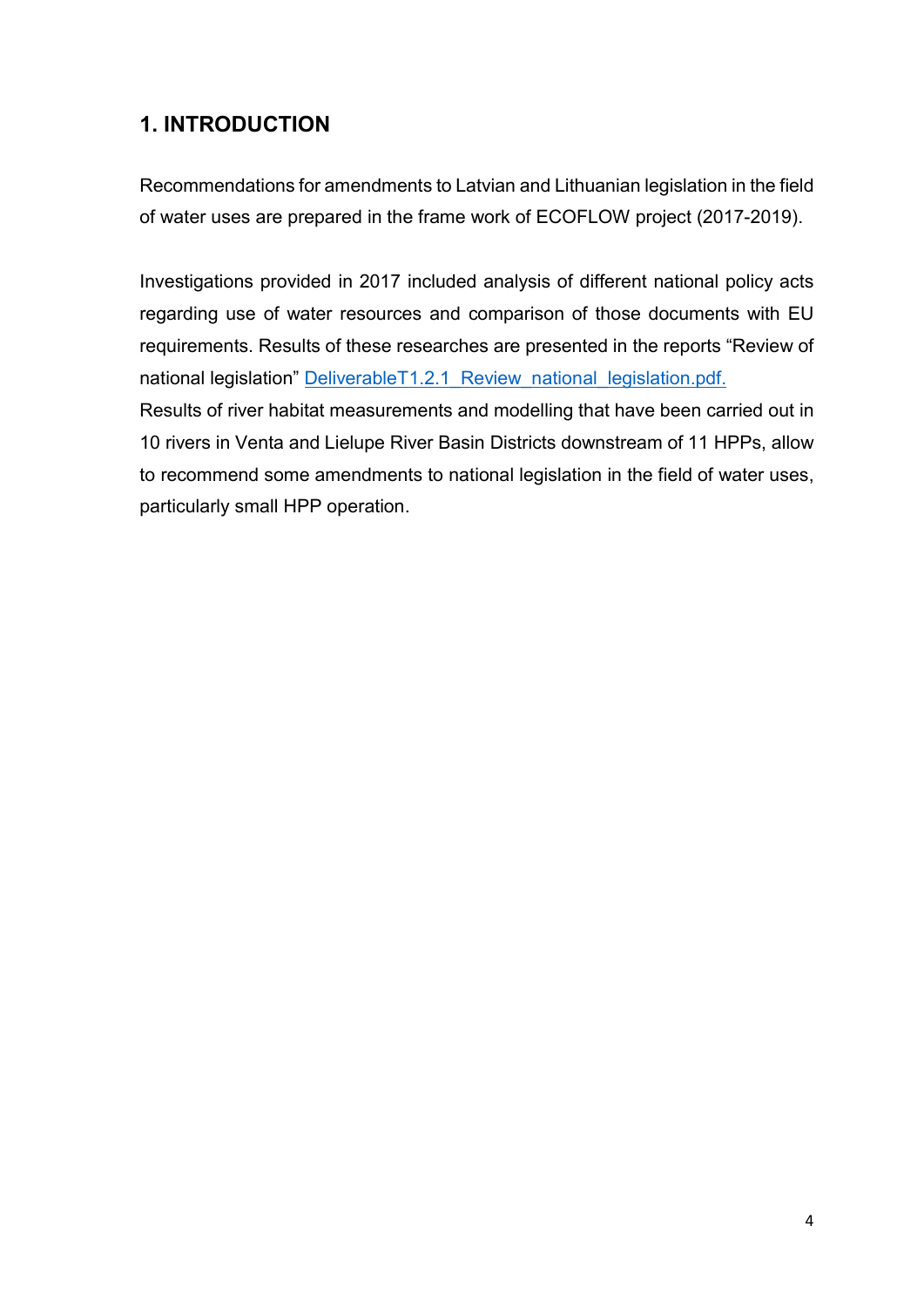### 2. EU REQUIREMENTS FOR ECOLOGICAL STATUS OF WATERBODIES AND TO E-FLOW

In accordance with WFD [1] requirements MSs have to provide the "good" ecological status of water bodies by 2021 or 2027. The most widespread pressure on ecological status in the EU originates from hydromorphological pressures on water bodies which affect about 40% of the WBs, like dams for hydropower or embankments for flood protection.

The Blueprint to Safeguard Europe's Water Resources [2] reminds about known ways to address these pressures. There is a need in many EU river basins to put quantitative water management on a more solid foundation: namely to identify the **ecological flow**, i.e. the amount of water required for aquatic ecosystems to continue to thrive and provide the services people rely upon. Fundamental to this is the recognition that water quality and quantity are inevitably related with the concept of "good status".

WFD CIS Guidance Document No. 31 "Ecological flows in the implementation of the Water Framework Directive" [3] declares that ecological flow is considered within the context of the WFD as "hydrological regime consistent with the achievement of the environmental objectives". These environmental objectives refer to:

non-deterioration of the existing status;

achievement of good ecological status;

- compliance with standards and objectives for protected areas, including the ones designated for the protection of habitats and species, where status of water is an important factor for their protection.

Ecological status of a river water body includes three components (quality elements):

- hydrological regime;

- river continuity; and

- morphological conditions.

Ecological flow is a necessary component of hydrological regime and hence of the hydromorphological quality that has, according to the WFD, to be consistent with the achievement of good status for the biological quality elements.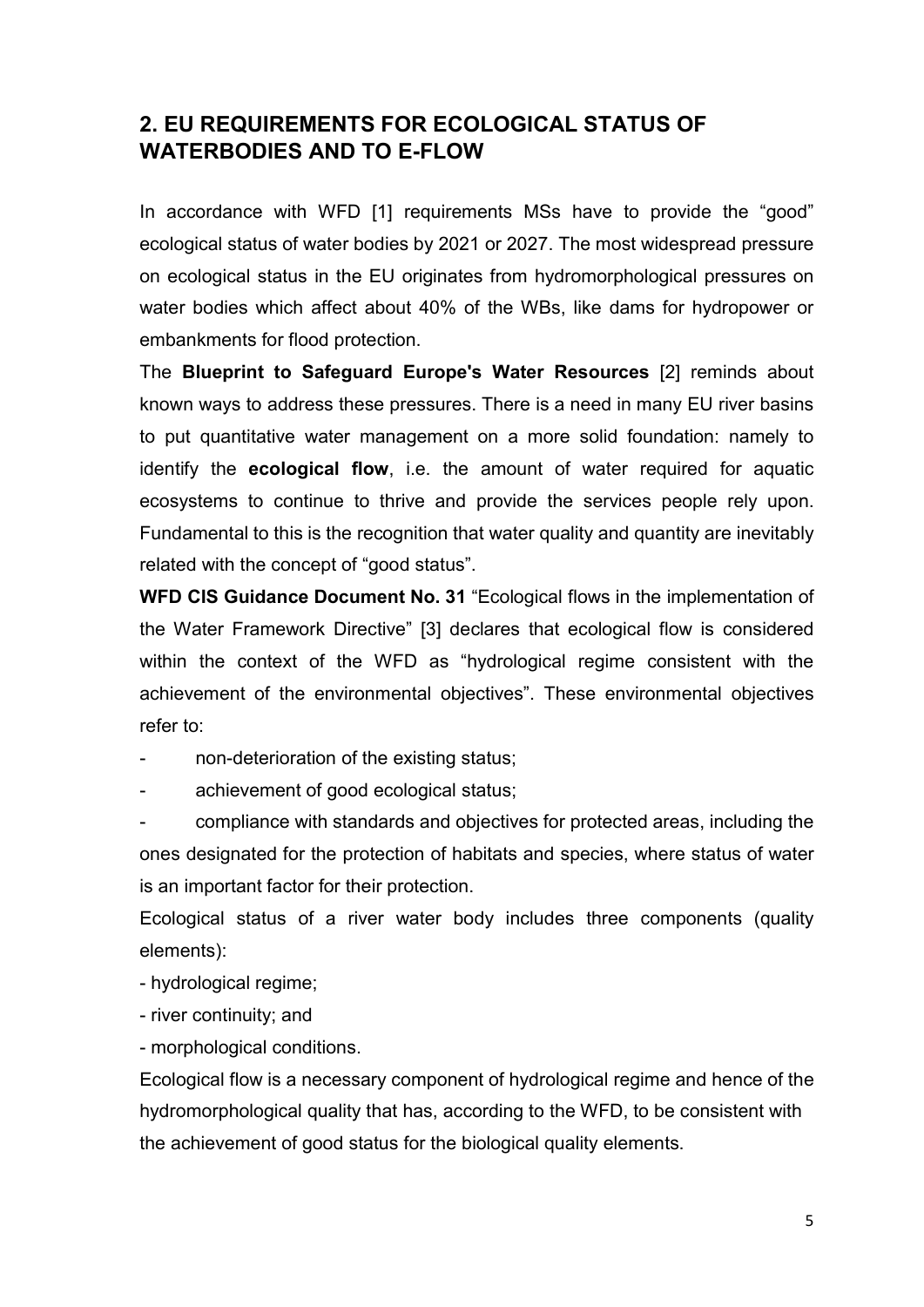If protected areas designated under the Birds and the Habitats Directives are present in a water body, hydrological regime needed for the protection of habitats and species must be achieved.

Guidance Document No. 31 recommends that national legislative frameworks with regard to the definition of E-flow include:

- 1. a conceptual definition of Ecological flow with a clear reference to both flow quantity and dynamics and to their consistency with the environmental objectives required under the WFD;
- 2. Ecological flow as a binding requirement where relevant:
	- for all water uses (in particular abstraction, impoundment, flow regulation) in their different characteristics (surface and groundwater, reversible and irreversible, periodic and permanent),
	- in the strategic planning for development of impacting uses.
	- in the delivery of new permits,
	- in the review of existing water rights;
- 3. clear responsibility for validating the definition of Ecological flow and the inspection of its achievement;
- 4. penal provisions when regulatory requirements are breached.

WFD CIS Guidance Document No. 34 "Guidance document on the application of water balances for supporting the implementation of the WFD" [6] with regard to the concept of Ecological flow reminds that the percentage of the mean annual river flow or baseflow that needs to be allocated to freshwater-dependent ecosystems to maintain them in good ecological status should consider the temporal variability of the environmental demand and the seasonal natural variations, to account for the functioning of river ecosystems.

ECOSTAT report "On common understanding of using mitigation measures for reaching Good Ecological Potential for heavily modified water bodies impacted by water storage" [7] stresses that, taking into account the provisions of the WFD CIS Guidance Document No. 4 [8] on HMWB designation, physical alterations due to small scale hydropower (without relatively large water storage dams) normally do not fulfil the requirements for HMWB designation.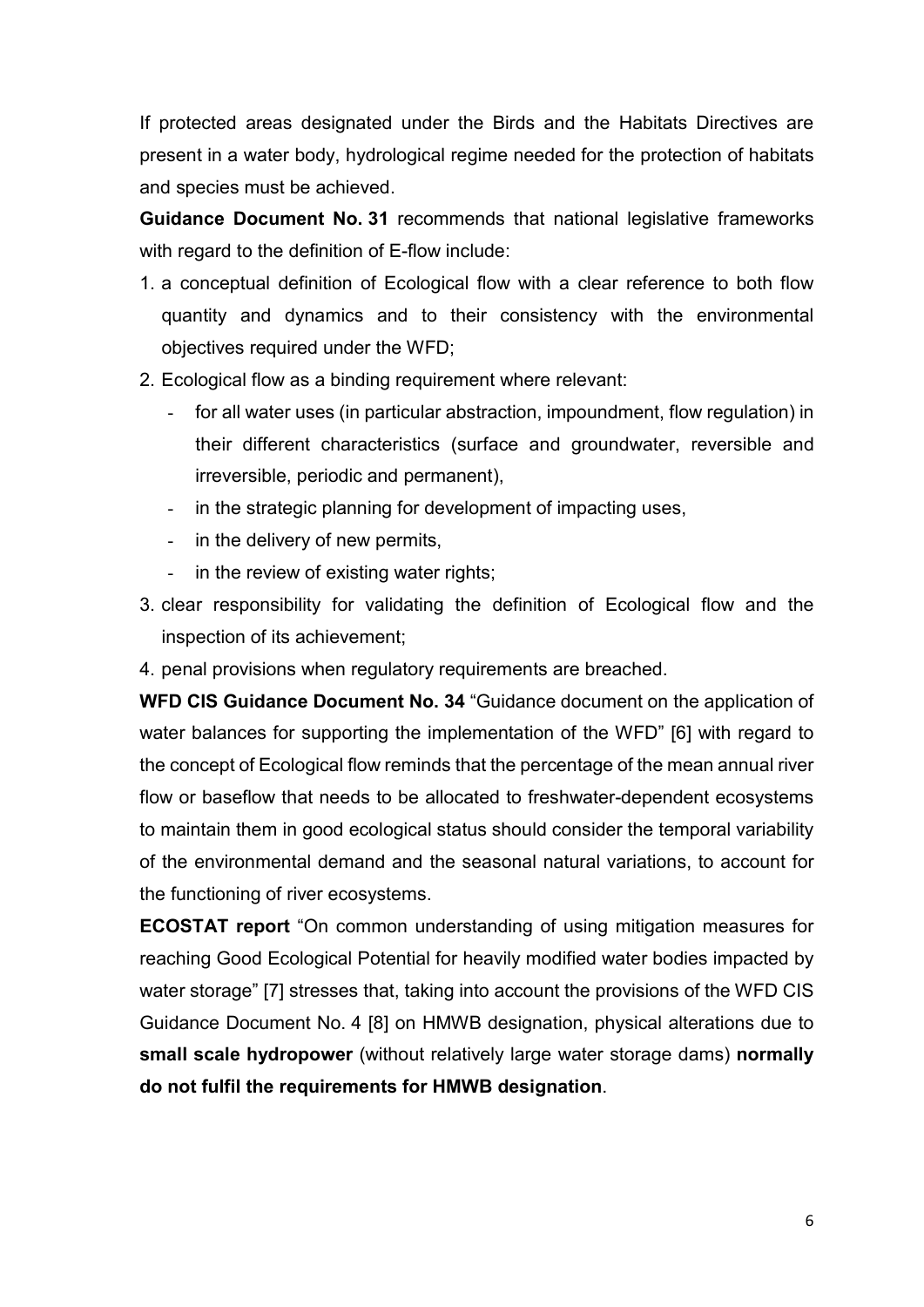## 3. REVIEW OF NATIONAL LEGISLATION IN THE FIELD OF WATER USES

#### 3.1. LATVIA

Latvian Water Management Law [9] includes a requirement transposed from the WFD, to maintain and improve the status of all surface water bodies, with an aim to achieve good ecological and chemical status of natural surface water bodies, and good ecological potential and good chemical status of artificial and heavily modified water bodies.

Regulation No. 736 (23.12.2003) of the CM of Latvia "Regulations on water resources use permits" [10] does not include precise instructions on the estimation of ecological flow. But it states that water use permit for the operation of hydrotechnical constructions must include the values of the minimum guaranteed flow and of the ecological flow, as well as technical prerequisites necessary to ensure these values.

Regulation No. 1014 (27.12.2005) of the CM of Latvia "Procedure for elaboration of water body management regulations" [11] declare the necessity to elaborate water body management regulations that must include, *inter alia*, the values of the minimum guaranteed flow (defined as "Q min 30d. 95%") and the ecological flow, as well as a description of technical prerequisites necessary to ensure these flow amounts in the water body.

Regulation No. 329 (30.06.2015) of the CM of Latvia "On the construction standard LBN 224-15" [12] requires downstream HPP reservoir during low-flow periods technically ensured:

- $\triangleright$  minimum guaranteed flow calculated as minimum summer 30-days period low flow with 95% probability;
- $\triangleright$  in the watercourses especially important for fishery, based on the results of fishery research expertise, Regional Environmental Board may define higher (up to minimum summer 30-days period low flow with 50% probability) ecological flow;
- $\triangleright$  to ensure protection and preservation of natural biological resources and ecosystems, Regional Environmental Board may, based on the expert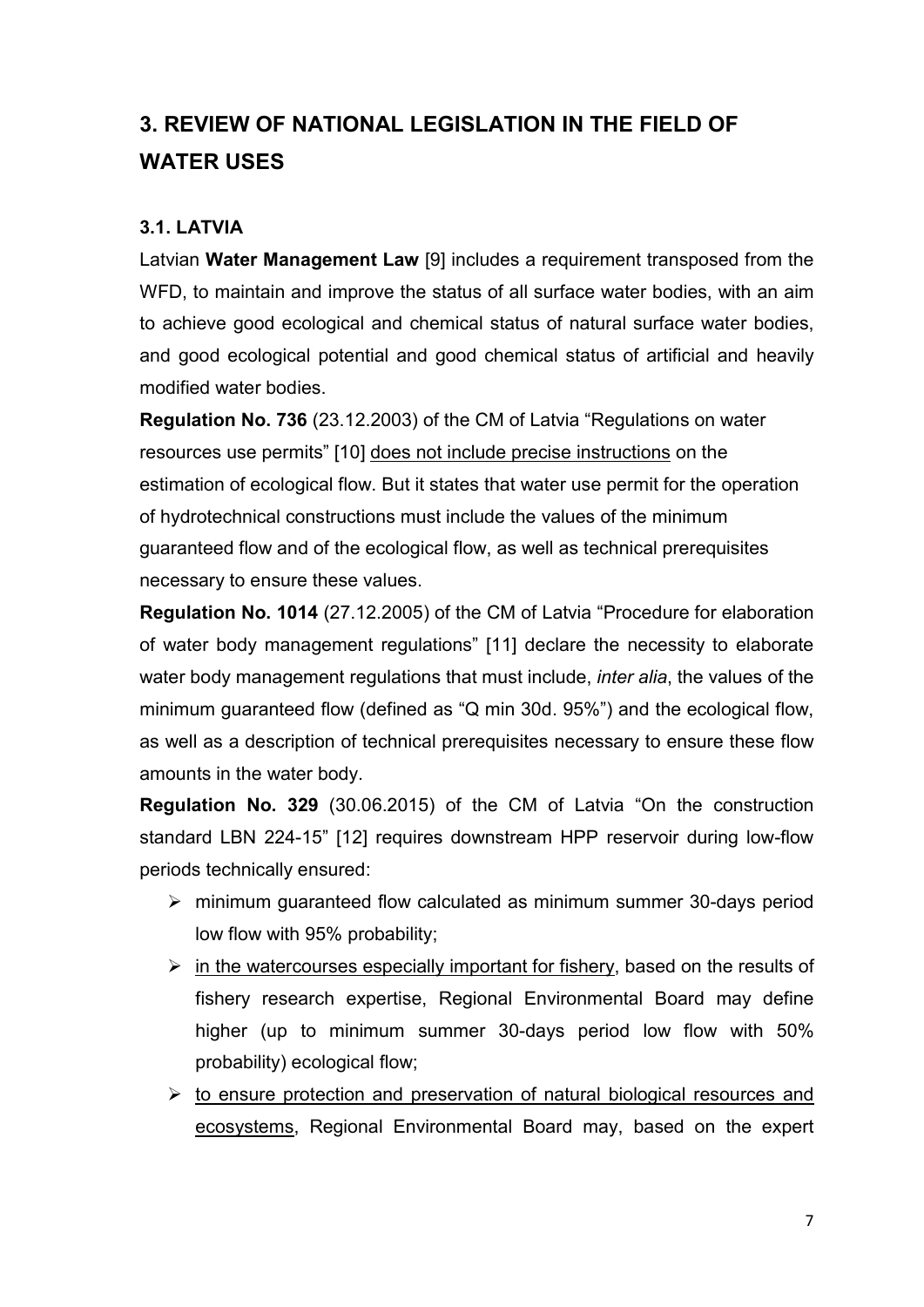evidence regarding the assumed impact on the state of the environment, define the ecological flow.

Construction standard LBN 224-15 also states that in the watercourses especially important for fishery, HPP and other dams have to be designed with fish passes.

Regulation No. 27 (15.01.2002) [13] of the CM of Latvia defines 214 rivers, where "construction and renovation of hydropower plant dams, and creation of

physical obstructions of any kind is forbidden" in order to protect fish resources.

Regulation No. 505 (01.09.2015) of the CM of Latvia "On the construction standard LBN 229-15: Hydrotechnical constructions of class A hydropower plants" [14] states that technical solutions should be chosen to allow the HPP to work, whenever possible, in natural inflow operation mode, so that it is possible to ensure minimum guaranteed flow or ecological flow downstream HPP.

Regulation No. 118 (12.03.2002) of the CM of Latvia "On the quality of surface water and groundwater" [15] defines in total 123 rivers or river stretches and 45 lakes that are considered to be waters of priority importance for freshwater fish. In these waters, it is necessary to perform water quality protection or improvement activities, to ensure favourable environment for fish resources.

Nevertheless, it is not clearly stated that rivers or river stretches listed in the Regulation No. 27 or Regulation No. 118 are those "watercourses especially important for fishery" that are mentioned in the Construction standards LBN 224- 15 and LBN 229-15.

Environmental policy guidelines 2014-2020 (Vides politikas pamatnostādnes 2014-2020. gadam) (http://www.varam.gov.lv/lat/pol/ppd/vide/?doc=17913) [16] in the field of water resources includes protection of small rivers (F1.8) as an action for achievement of main objectives.

This document also includes as a direction the improvement of the regulatory framework in order to determine environmental protection requirements for the management of water facilities, regardless of the ownership of the facility, as well as to ensure the covering of costs for water use associated with the operation of small HPPs.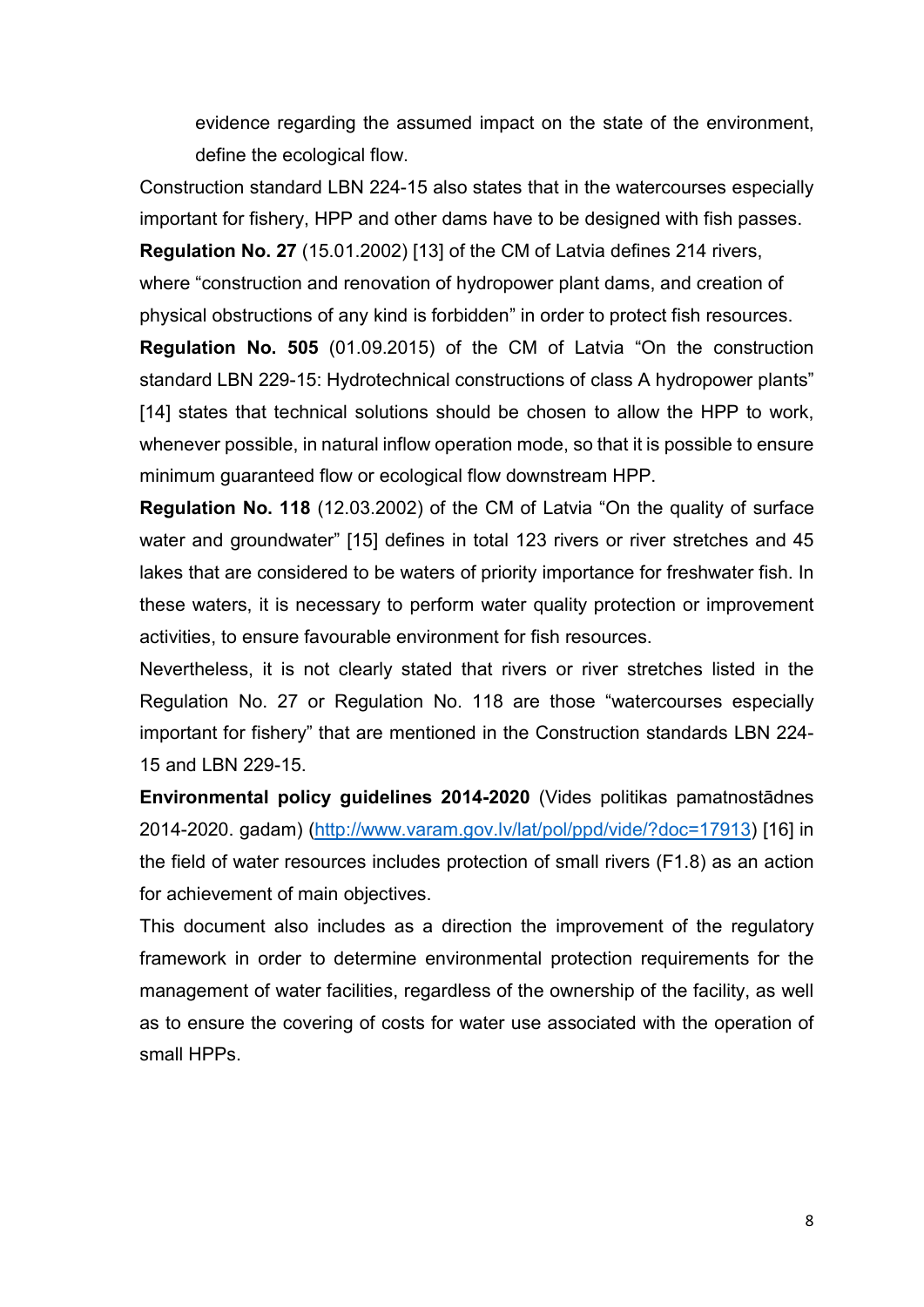#### 3.2 LITHUANIA

Water use and protection in the Republic of Lithuania is regulated by the Law on Water (21 October 1997 No VIII-474, last amendment 14 April 2016) [17].

According to the amendment of the Law on Water in 2004, the construction of dams on the Nemunas and other ecologically and culturally important rivers is prohibited. The list of 169 ecologically and culturally valuable rivers or river stretches (where construction of HPPs is prohibited) was approved by the Regulation No 1144 of the Government (8 September 2004) [18].

According to the Law on Water physical and legal persons, who install and exploit hydrotechnical structures, shall (among others):

- $\triangleright$  not violate the regime of water level fluctuation that is established by the order of the Minister of Environment;
- $\triangleright$  ensure that hydrotechnical structures release not less water than environmental discharge that is calculated according to the established order of the Minister;
- $\triangleright$  carry out accounting of water that passes through hydrotechnical structures and provide these data according to the established order of the Minister;
- $\triangleright$  Install and use effective means for fish protection and ensure possibility for fish to migrate according to the established order of the Minister.

Procedure for Environmental Discharge Calculation [19] that is approved by the Order of the Minister of Environment of July 29, 2005 No D1-382 (last amended 6 August 2014) describes environmental discharge as the minimum water discharge required to ensure minimum conditions for ecosystem survival. This document explains that environmental discharge ( $Q_E$ , m<sup>3</sup>/s) is the mean of minimum discharges of 30 days in low period (May-October) with 80% or  $95\%$ probabilities (depending on a level of river hydrological regime regulation – the river baseflow index  $\varphi$ ). For the rivers characterised by irregular flow regime ( $\varphi \leq 0.65$ ),

 $Q_E = Q_{30}$ min80%.

whereas for the rivers of regular flow regime ( $\varphi$ >0.65),

 $Q_F = Q_{30}$ min $95%$ 

Article 125 of the Law on Environmental Protection of the Republic of Lithuania (21 January 1992 No I-2223, last amendment 17 May 2016) [20]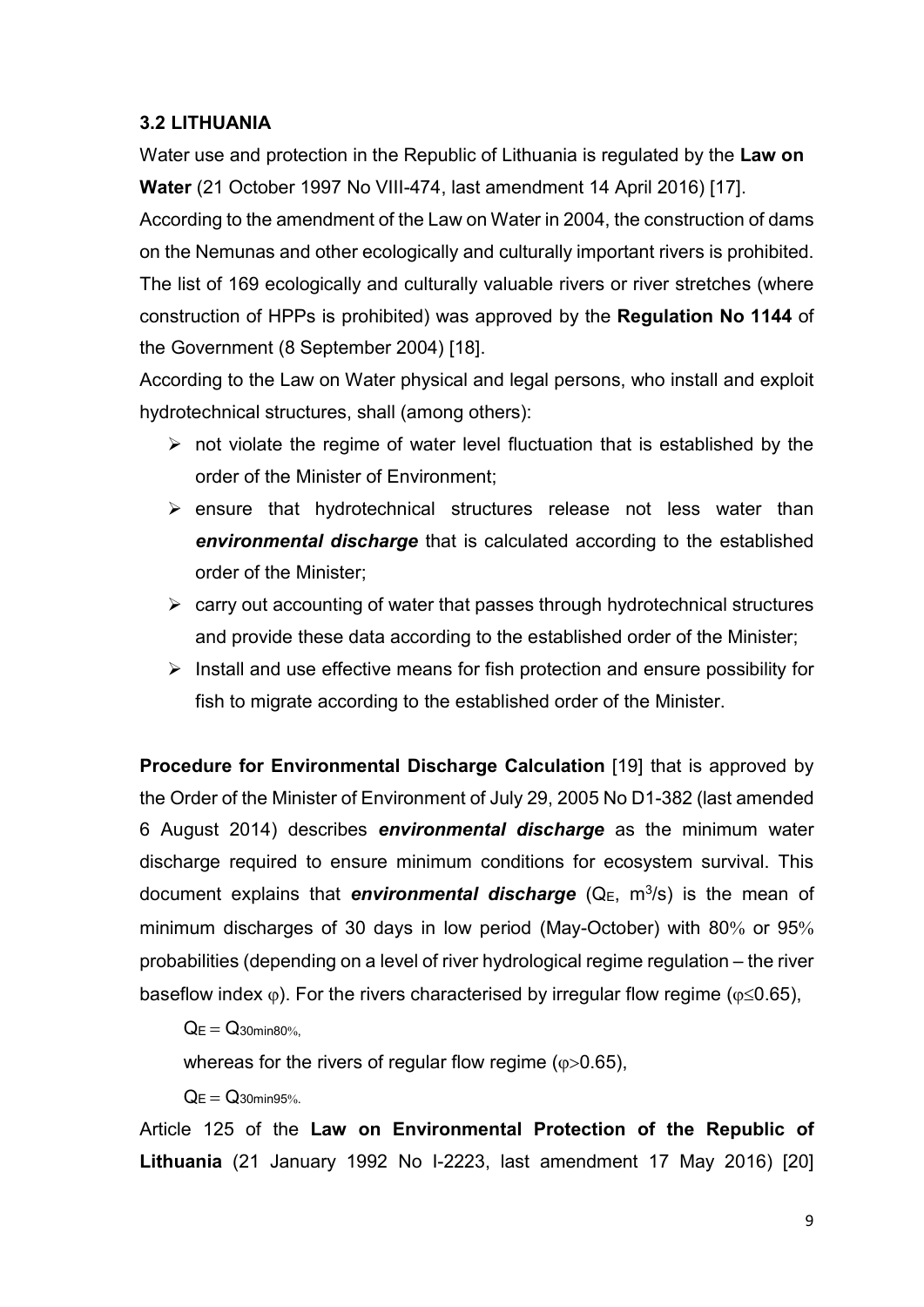provides sanctions for violation of the Regulations (LAND 2-95) highlighting importance of maintaining the defined environmental discharge and water levels.

The National Environmental Protection Strategy (approved by Seimas of the Republic of Lithuania in 16 April 2015 No XII-1626) [21] declares about significant impact of HPPs on water bodies due to frequent and sudden changes of water level, insufficient number of fish passes, fish injuring turbines, etc. and their damage to water ecosystems. The Strategy identifies hydro power plants as one of the key factors of economic activities affecting the status of surface water bodies.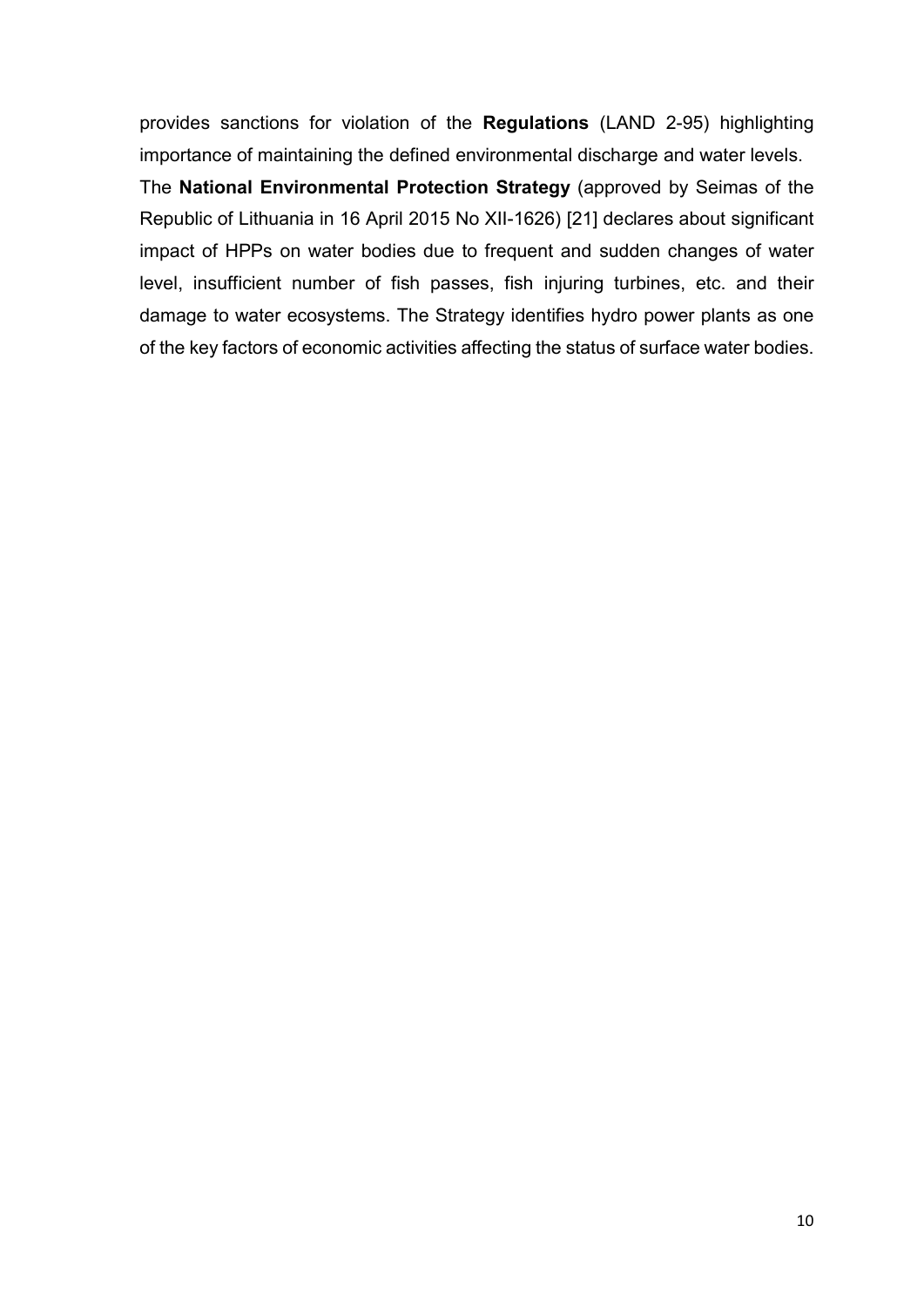## 4. RECOMMENDATIONS FOR AMENDMENTS TO NATIONAL WATER LEGISLATION

Based on the analysis of the requirements specified in LV and LT legislation with regard to E-flow definition, their comparison with the EU legislative framework obligations, as well as project results, following recommendations for changes in legislation are:

- $\triangleright$  In Latvia, although Ecological flow for the hydropower plants has to be calculated obligatory, in practice there are many examples where ecological flow is defined equal to minimum guaranteed flow, as the definitions of ecological flow and minimum guaranteed flow in different legislation acts are sometimes contradictory. Use of joint definition of Ecological flow as a binding requirement to all water uses, as specified in the WFD Guidance Document No. 31, could be one of the solutions, to improve the water quality, as the limits set by minimum guaranteed flow are many times lower than necessary for sustaining ecosystem survivability.
- The term "minimum guaranteed flow" in following Regulations of the Cabinet of Ministers of Latvia should be abandoned and replaced with correct application of Ecological flow:
	- Regulation No. 736 (23.12.2003) of the Cabinet of Ministers of Latvia "Regulations on water resources use permits";
	- Regulation No. 329 (30.06.2015) of the Cabinet of Ministers of Latvia "On the construction standard LBN 224-15: Amelioration systems and hydrotechnical constructions";
	- Regulation No. 1014 (27.12.2005) of the Cabinet of Ministers of Latvia "Procedure for elaboration of water body management regulations".
- $\triangleright$  In Lithuania, the term "environmental discharge" ("gamtosauginis debitas" in Lithuanian) that emerged in "Procedure for Environmental Discharge Calculation" in 1997, is not environmentally friendly because it is designed to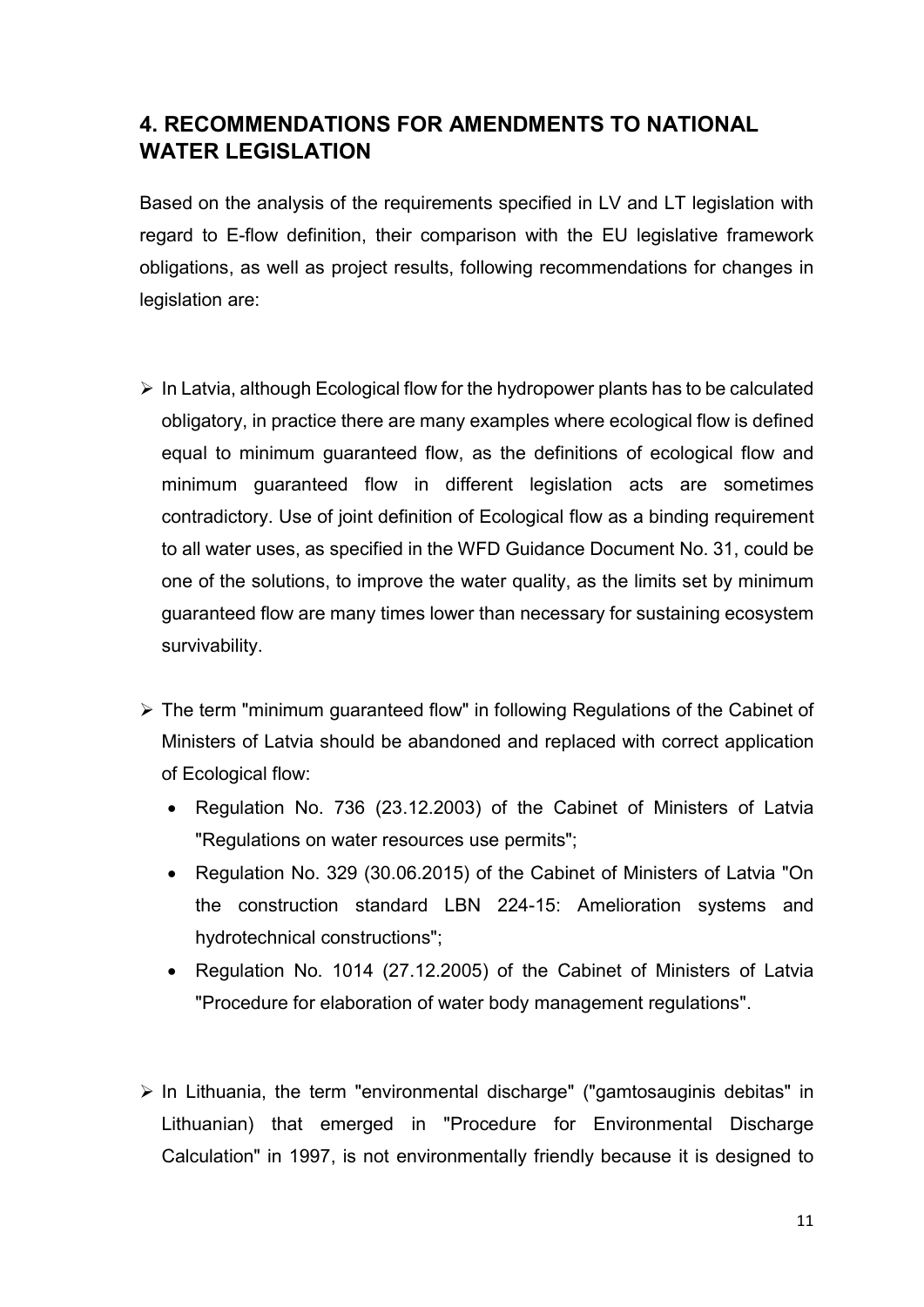ensure only minimum conditions for ecosystem survival. The established environmental discharge is related to probability of multiannual runoff reoccurrence (Q30 of 95% or 80% probability), whereas constant low flow cannot fulfil requirements of river ecosystem. This definition of environmental discharge allows high water level fluctuations - artificial repeatable floodings (i.e. hydropeaking) downstream from the HPPs. Environmental discharge is declared as ensuring minimum conditions for ecosystem survival; however, any substantial justification of this - like scientific background - does not exist.

- The term "environmental discharge" in following Lithuanian legislation documents should be abandoned and replaced with correct application of Ecological flow:
	- Law on Protected Areas, Valstybės žinios, 1993-11-24, No 63-1188.
	- Typical Regulations for the Use and Maintenance of Water Reservoirs (LAND 2-95), Valstybės žinios, 1997-07-25, No 70-1790.
	- Procedure for Environmental Discharge Calculation, Valstybės žinios, 2005- 08-04, No 94-3508.
- $\triangleright$  New conceptual definition of ecological flow, with a clear reference to both flow quantity and dynamics and to their consistency with the environmental objectives needs to be developed and consistently used by all involved parties, harmonizing ecological flow calculation methods and necessary data, procedures according to water use and river type, as well as responsible authorities need to be incorporated in the legislation;
- $\triangleright$  The ecological flow rate has to be calculated for each separate hydropower plant according to the WFD Guidance Document No. 31 :"Ecological flows in the implementation of the Water Framework Directive":
	- based on scientific criteria and monitoring data;
	- encompass and/or repeat a full range/complexity of flow natural regime variability (i.e. no artificial droughts, hydropeaking, etc.);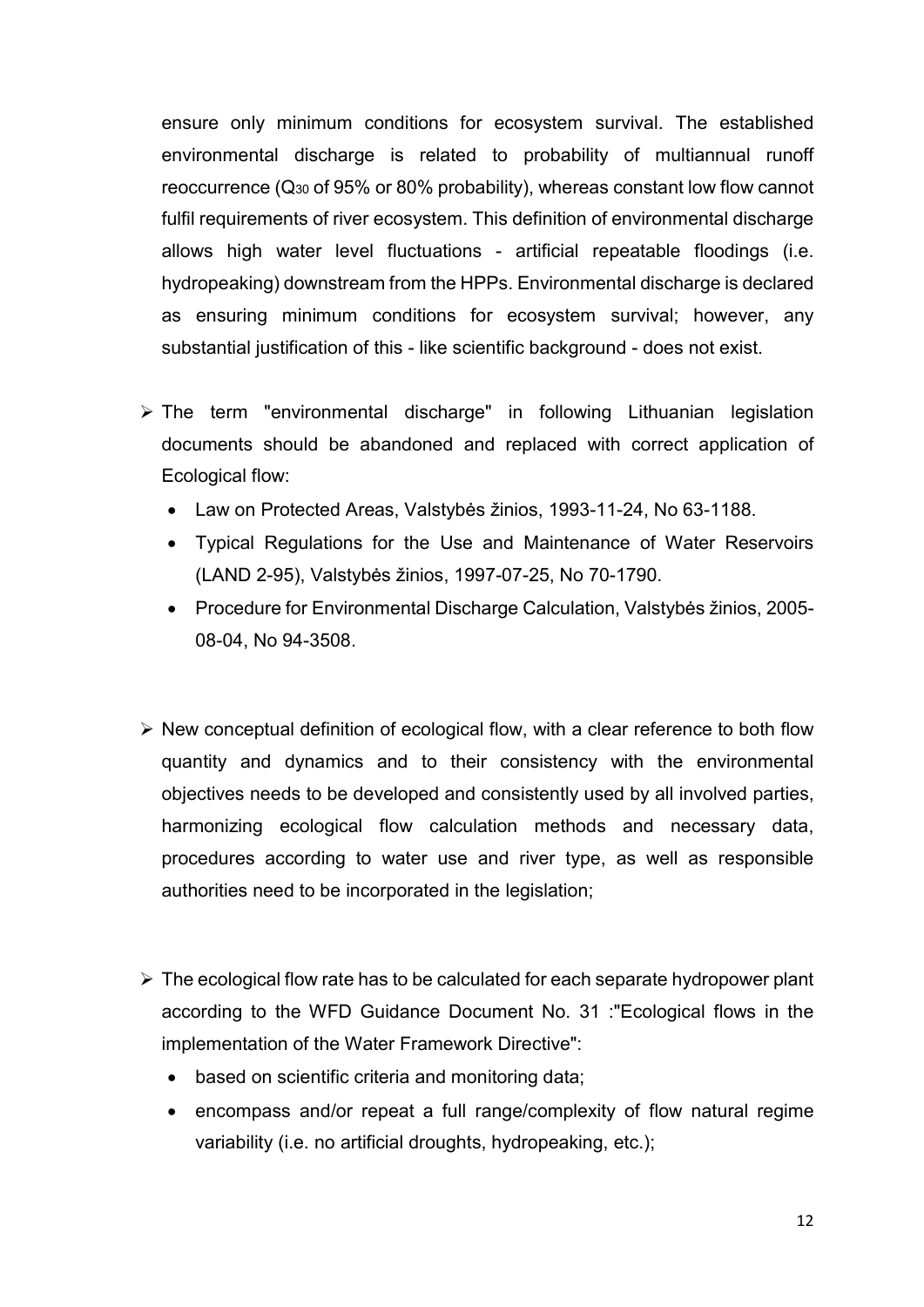- comply with biological/habitat requirements of a certain regulated river, especially during spawning and migration seasons;
- mitigate the negative impacts of climate change;
- be constantly supervised by environmental authority (State Environmental Service in Latvia, responsible institutions in Lithuania).
- $\triangleright$  There should be a clear responsibility for controlling the ecological flow rate, as well as penalties for violating regulatory requirements;
- $\triangleright$  The ecological flow rate should be an integral part of the issuing of new water use permits and extending the term for existing permits.
- $\triangleright$  It has to be mentioned, that many ecological quality problems both in Latvia and Lithuania are related to quality and status of small rivers, therefore it is also recommended to develop legislative basis for solving both management and legislative issues regarding these waters.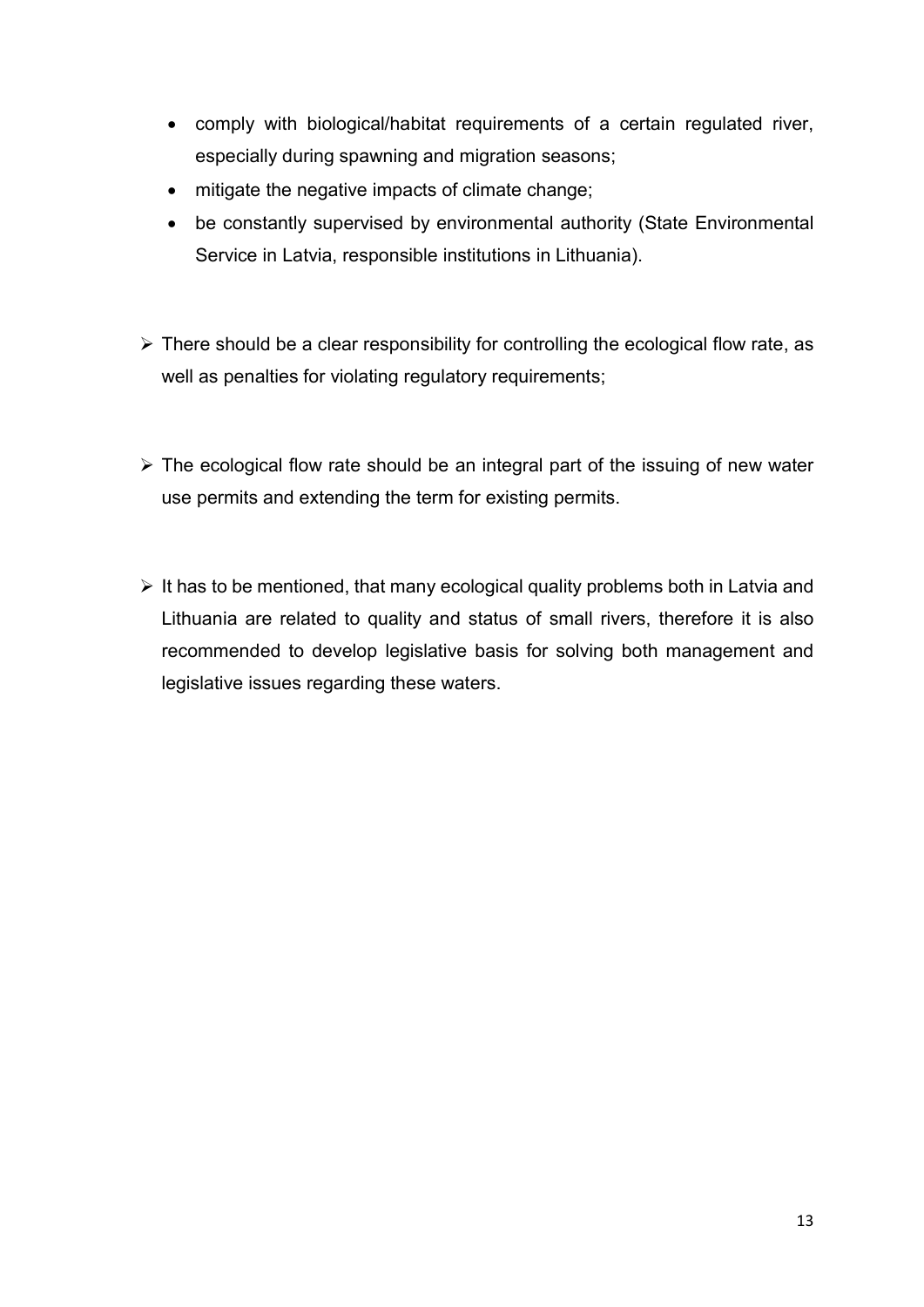## 5. REFERENCES

1. Directive 2000/60/EC of the European Parliament and of the Council of 23 October 2000 establishing a framework for Community action in the field of water policy (Water Framework Directive).

http://eur-lex.europa.eu/legal-

content/EN/TXT/?qid=1498651599099&uri=CELEX:02000L0060-20141120

(latest consolidated version).

2. Communication from the Commission to the European Parliament, the Council,

the European Economic and Social Committee and the Committee of the Regions:

A Blueprint to Safeguard Europe's Water Resources (COM/2012/0673).

http://eur-lex.europa.eu/legal-content/EN/TXT/?uri=celex%3A52012DC0673

3. CIS Guidance Document No. 31 "Ecological flows in the implementation of the Water Framework Directive".

https://circabc.europa.eu/sd/a/4063d635-957b-4b6f-bfd4-

b51b0acb2570/Guidance%20No%2031%20-

%20Ecological%20flows%20(final%20version).pdf

4. Directive 2009/147/EC of the European Parliament and of the Council of 30 November 2009 on the conservation of wild birds (Birds Directive). It replaces Council Directive 79/409/EEC of 2 April 1979 on the conservation of wild birds.

http://eur-lex.europa.eu/legal-

content/EN/TXT/?qid=1498652100309&uri=CELEX:02009L0147-20130701 (latest consolidated version).

5. Council Directive 92/43/EEC of 21 May 1992 on the conservation of natural habitats and of wild fauna and flora (Habitats Directive).

http://eur-lex.europa.eu/legal-

content/EN/TXT/?qid=1498653701548&uri=CELEX:01992L0043-20130701 (latest consolidated version).

6. CIS Guidance Document No. 34 "Guidance document on the application of water balances for supporting the implementation of the WFD".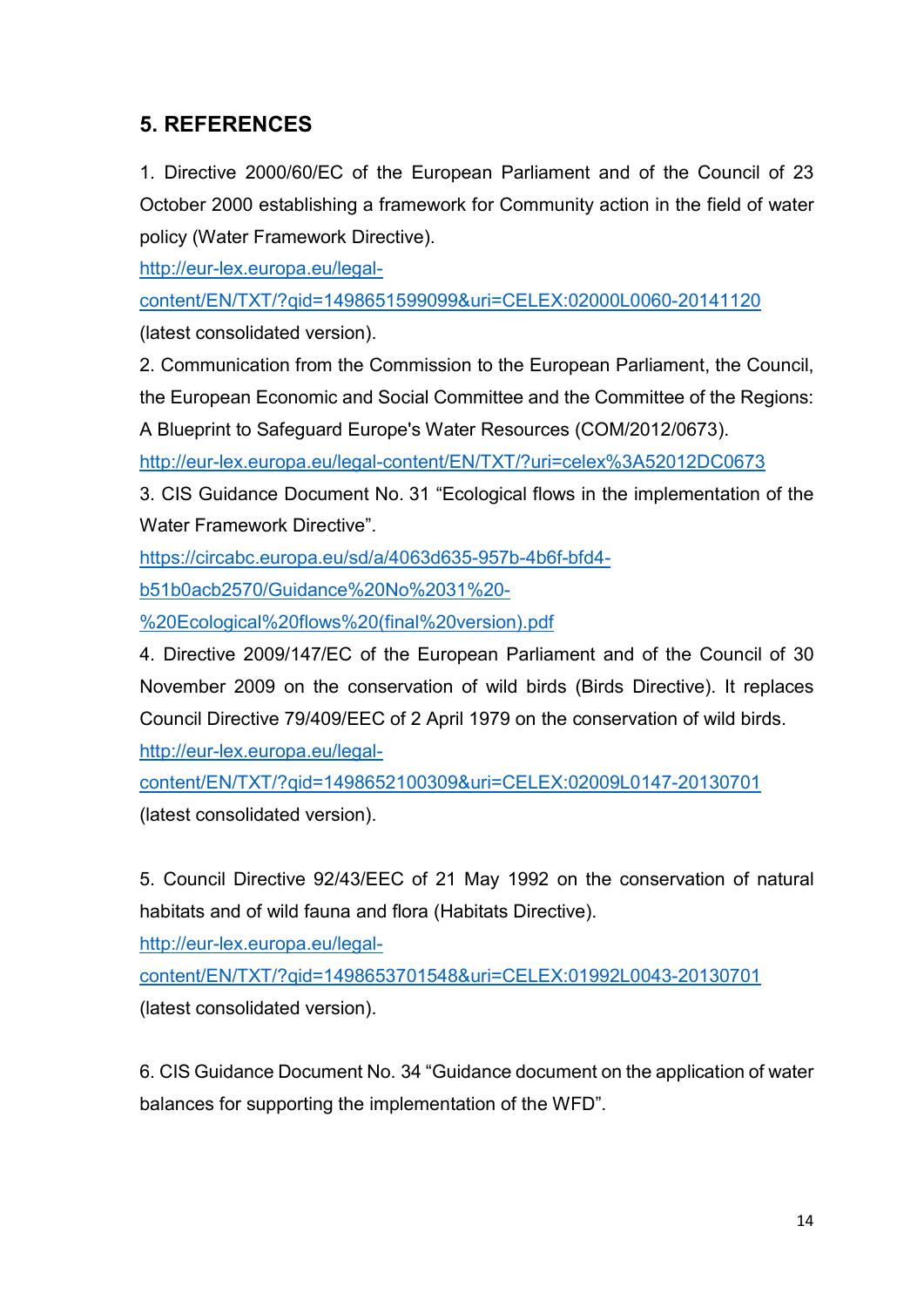https://circabc.europa.eu/sd/a/820ec306-62a7-475c-8a98-

699e70734223/Guidance%20No%2034%20-

%20Water%20Balances%20Guidance%20(final%20version).pdf

7. Working Group ECOSTAT report on common understanding of using mitigation measures for reaching Good Ecological Potential for heavily modified water bodies impacted by water storage.

https://circabc.europa.eu/sd/a/933d3d60-988b-464a-8a4f-

459aa968fd0b/h\_desktoppubsyjrc%20reportjrc103830kj-na-28413-en-n.pdf

8. CIS Guidance Document No. 4 "Identification and Designation of Heavily Modified and Artificial Water Bodies".

https://circabc.europa.eu/sd/a/f9b057f4-4a91-46a3-b69a-

e23b4cada8ef/Guidance%20No%204%20-

%20heavily%20modified%20water%20bodies%20-

%20HMWB%20(WG%202.2).pdf

9. Water Management Law, adopted on September 12, 2002.

https://likumi.lv/doc.php?id=66885

10. Regulation No. 736 of the Cabinet of Ministers of Latvia "Regulations on water resources use permits", adopted on December 23, 2003.

https://likumi.lv/doc.php?id=82574

11. Regulation No. 1014 of the Cabinet of Ministers of Latvia "Procedure for elaboration of water body management regulations", adopted on December 27, 2005.

https://likumi.lv/doc.php?id=124798

12. Regulation No. 329 of the Cabinet of Ministers of Latvia "On the construction standard LBN 224-15: Amelioration systems and hydrotechnical constructions", adopted on June 30, 2015. This Regulation replaces the former Regulation No. 631, adopted on August 26, 2005.

https://likumi.lv/ta/id/274993

13. Regulation No. 27 of the Cabinet of Ministers of Latvia "On rivers (river stretches) where, in order to protect fish resources, construction and renovation of hydropower plant dams, and creation of physical obstructions of any kind is forbidden", adopted on January 15, 2002.

https://likumi.lv/doc.php?id=58603